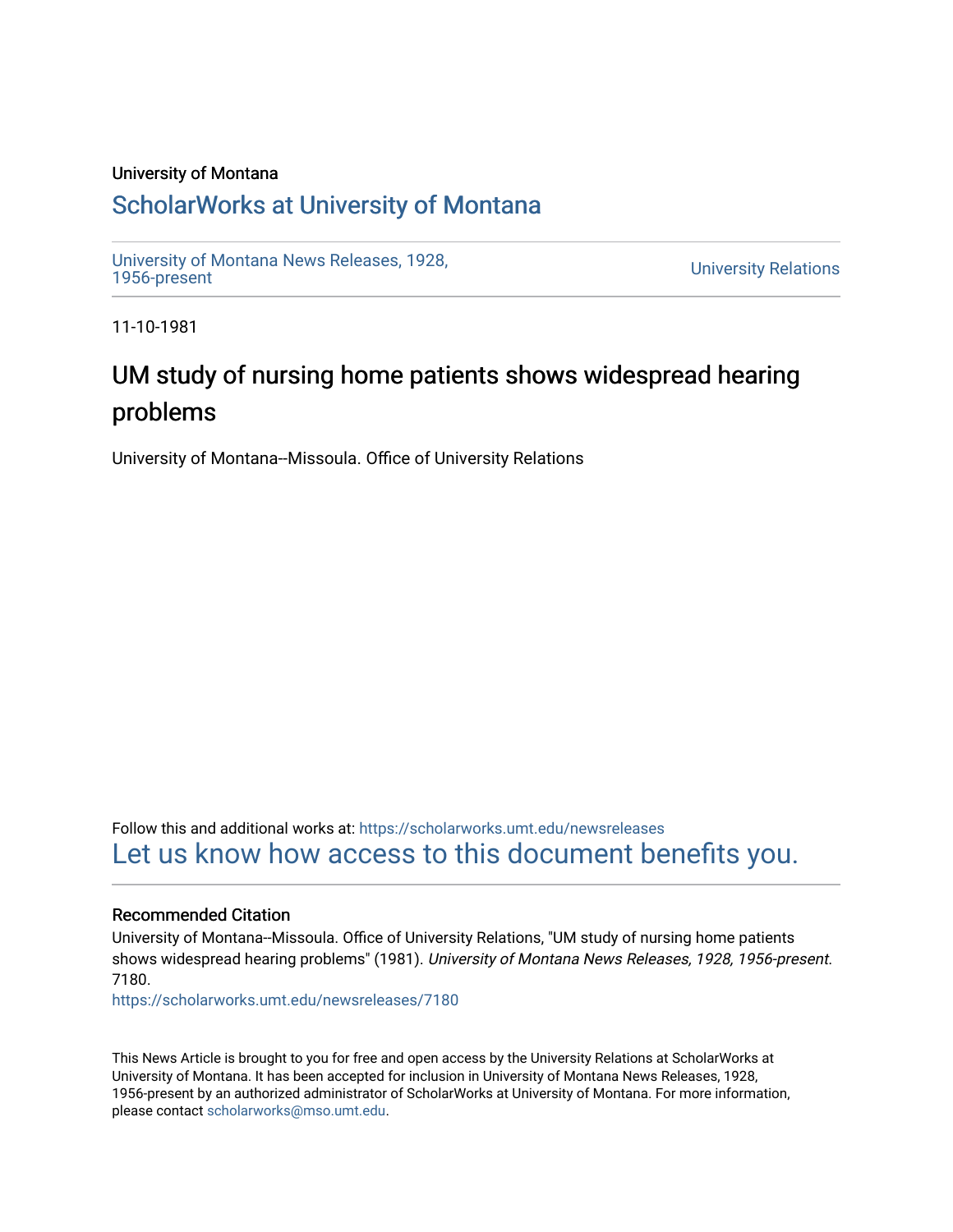

**Office of University Relations • Missoula, Montana 59812 • (406) 243-2522**

**MEDIA RELEASE**

struckman/rv  $11/10/81$ state + h.t.

#### UM STUDY OF NURSING HOME PATIENTS SHOWS WIDESPREAD HEARING PROBLEMS

MISSOULA--

A recent study of elderly people in four nursing homes in Missoula and Flathead Counties showed that 96 percent had untreated--but treatable-~hearing impairment.

The study was conducted last year by four University of Montana graduate students under the direction of Dr. Michael Raffin, UM assistant professor of communication sciences and disorders. Working on the project were Rebecca Bingea and Karen Aune of Missoula, Lisa Baye of Framingham, Mass., and Susan Shea of Edmonton, Alberta.

Dr. Kelly Lyndes, UM associate professor of communication sciences and disorders, had suggested the need for the study after he visited area nursing homes.

He noted that the institutions had been attempting to provide care for their hearing-impaired patients by obtaining outside audiological services. Lyndes said he believes the nursing home officials were unaware of the extent of the problem.

In conducting the Montana study, Raffin said he and his team tested the hearing of 151 elderly patients and examined their ear canals with otoscopes. If the patient had a hearing aid, it was also examined.

Of the 151--representing 53 percent of the patients in the four facilities-only six patients were able to pass a hearing test in which a portable audiometer was used, he said.